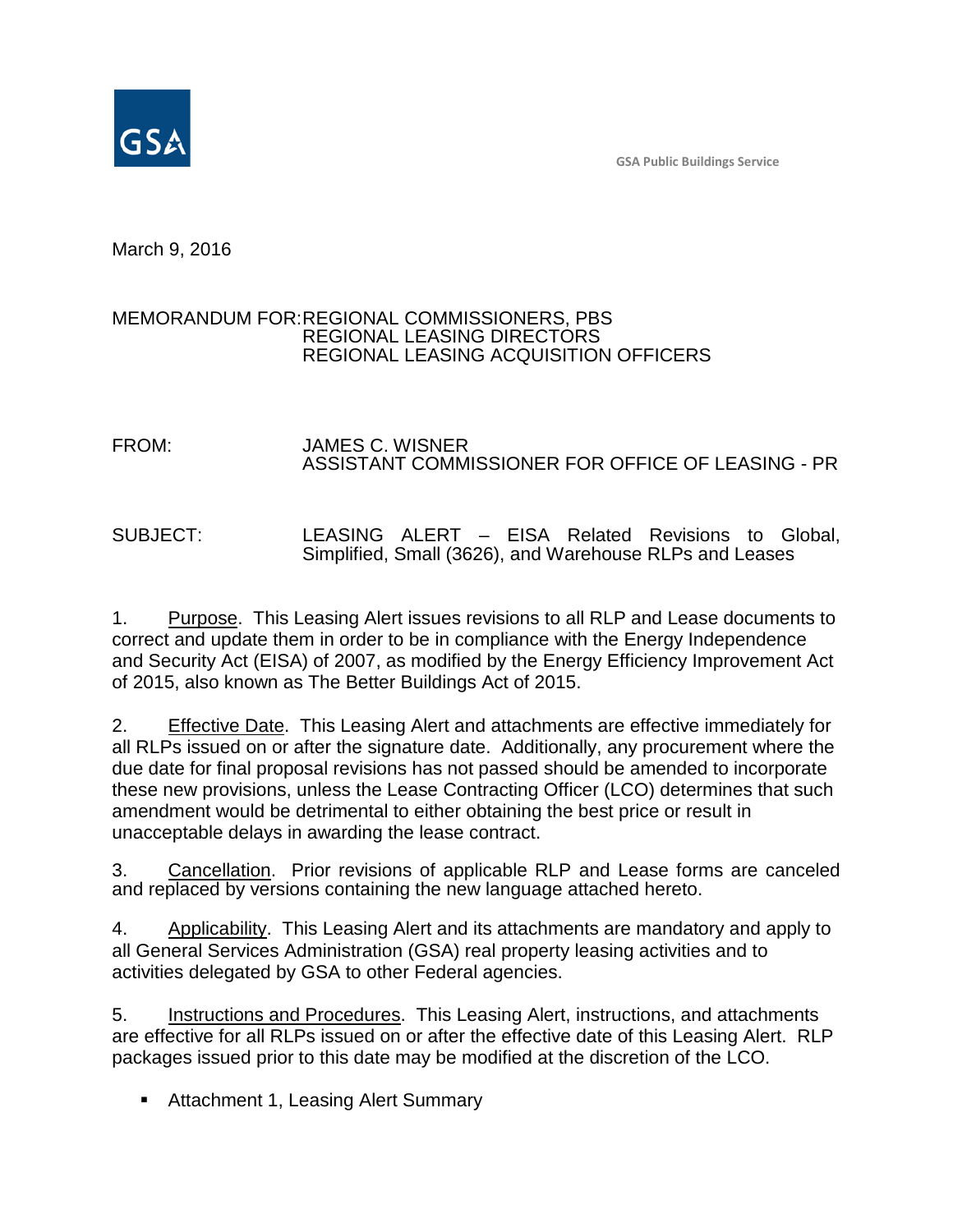

- Attachment 2, Revised Global RLP Paragraphs 2.09 and 3.06 (MAR 2016)
- Attachment 3, Revised Global Lease Paragraphs 1.18 (Hidden Blue Text Only) and 3.16 (MAR 2016)
- Attachment 4, Revised Simplified RLP Paragraphs 2.09 and 3.05 (MAR 2016)
- **Attachment 5, Revised Simplified Lease Paragraphs 1.10 (Hidden Blue Text** Only) and 3.14 (MAR 2016)
- Attachment 6, Revised Small (3626) RLP Paragraph 3.05 (MAR 2016)
- Attachment 7, Revised Small Lease (3626) Supplemental Lease Requirements Paragraph 2.12 (MAR 2016)
- Attachment 8, Revised Warehouse RLP Paragraphs 2.09 and 3.06 (MAR 2016)
- Attachment 9, Revised Warehouse Lease Paragraphs 1.22 (Hidden Blue Text Only) and 3.15 (MAR 2016)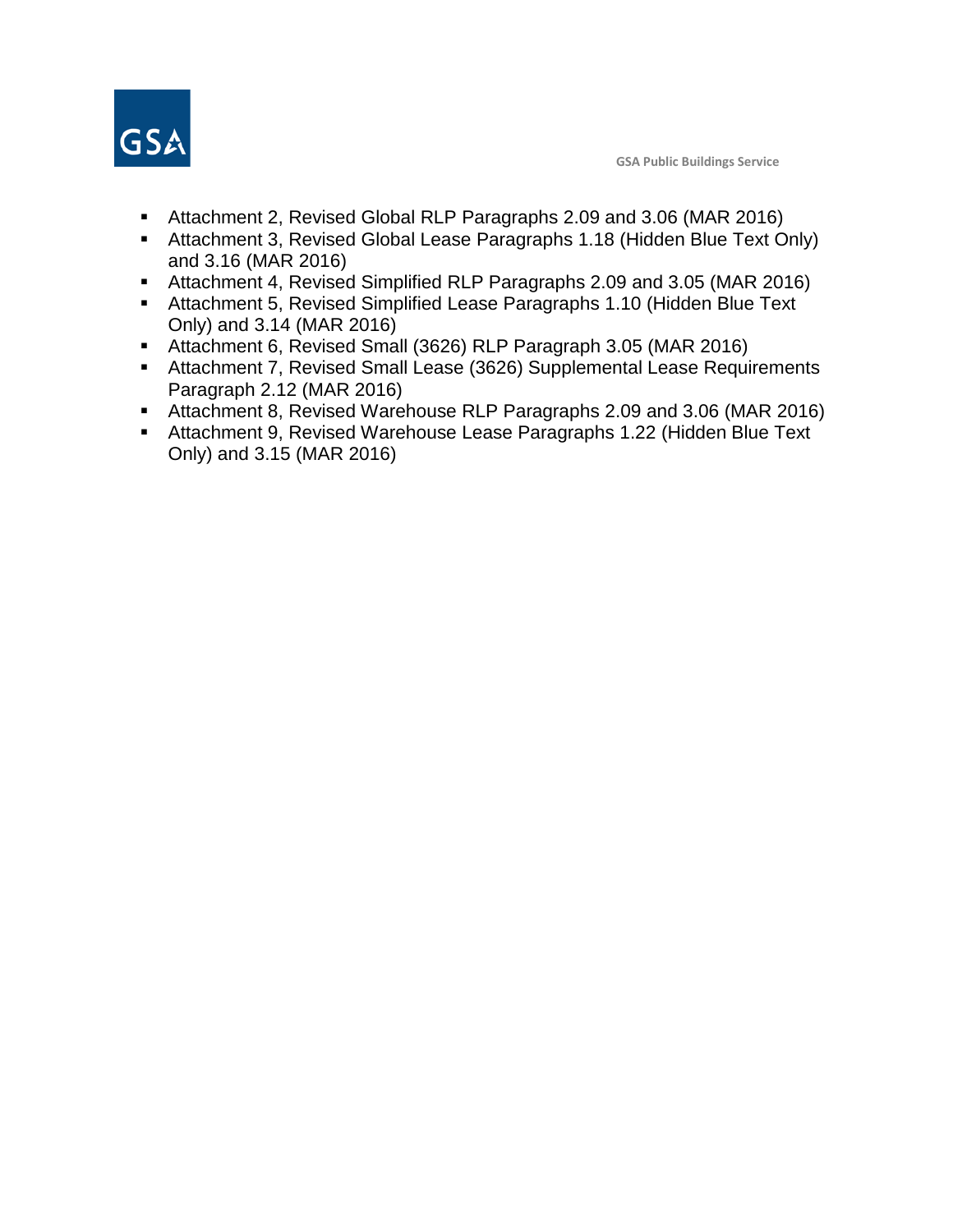# COVER PAGE FOR ATTACHMENTS 1 THROUGH 9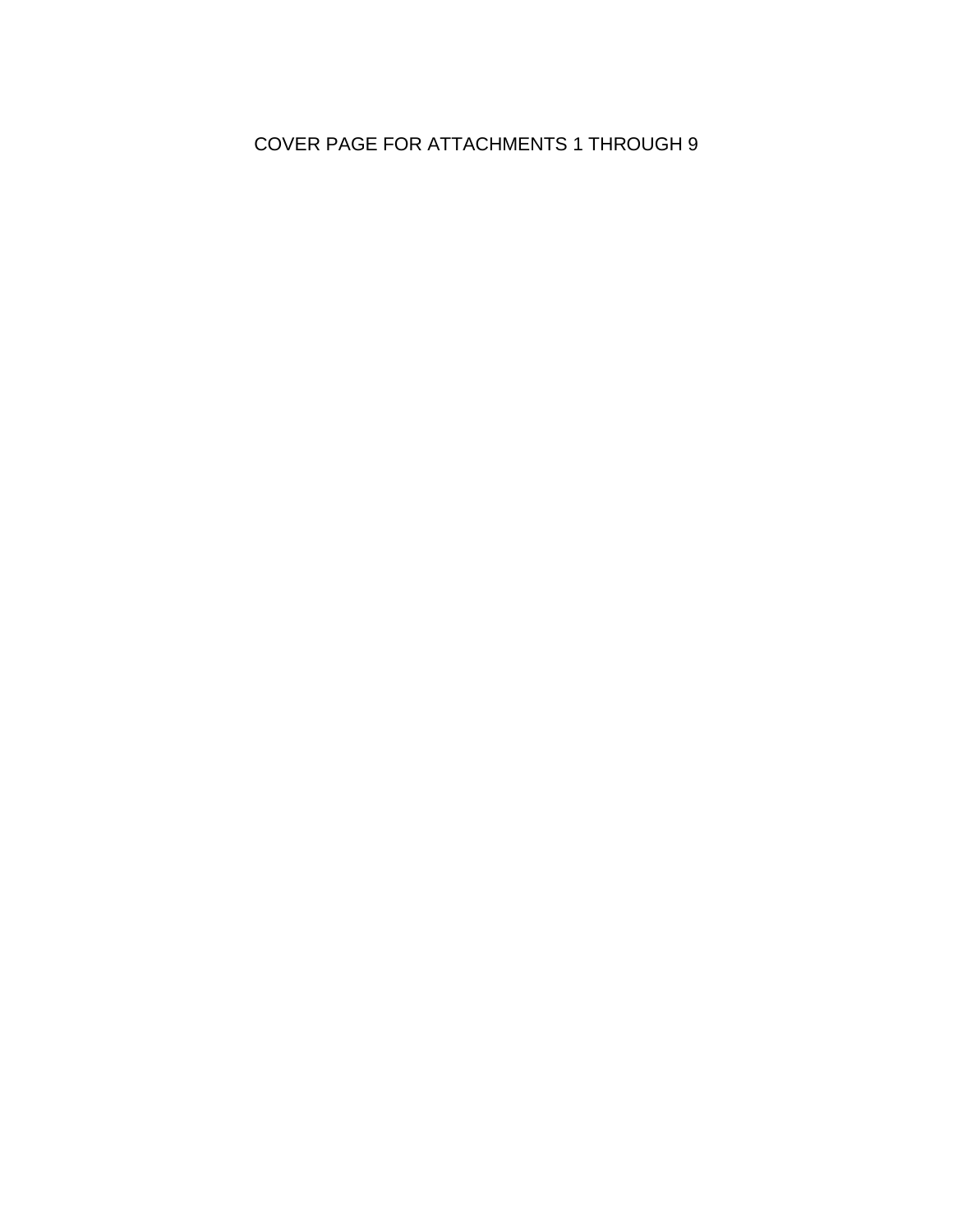# **Leasing Alert Summary**

# **EISA RELATED REVISIONS TO GLOBAL, SIMPLIFIED, SMALL (3626), AND WAREHOUSE RLPs AND LEASES.**

This Leasing Alert issues revisions to applicable RLP and Lease documents to correct and update them in order to be in compliance with the Energy Independence and Security Act (EISA) of 2007, as modified by the Energy Efficiency Improvement Act of 2015 (Better Buildings Act of 2015).

The Better Buildings Act of 2015 modified the EISA Energy Star requirements in lease procurements to require that a federal agency leasing space in a building without an Energy Star label must, (in addition to agreeing to make all cost-effective energy efficiency and conservation improvements), include in its lease provisions requirements that the space's energy efficiency be measured against a nationally-recognized benchmark and meet certain energy consumption information disclosure requirements.

These revised RLP and Lease paragraphs make the changes to the EISA RLP and Lease language to add these new requirements. It also removes the unintentional maximum on energy efficient lighting improvements that inadvertently resulted from the change to the lighting requirement in sub-paragraph 2.09(D)(2) made in September 2015 to the Global RLP and adds the hydrology maintenance requirements contained in EISA Section 438.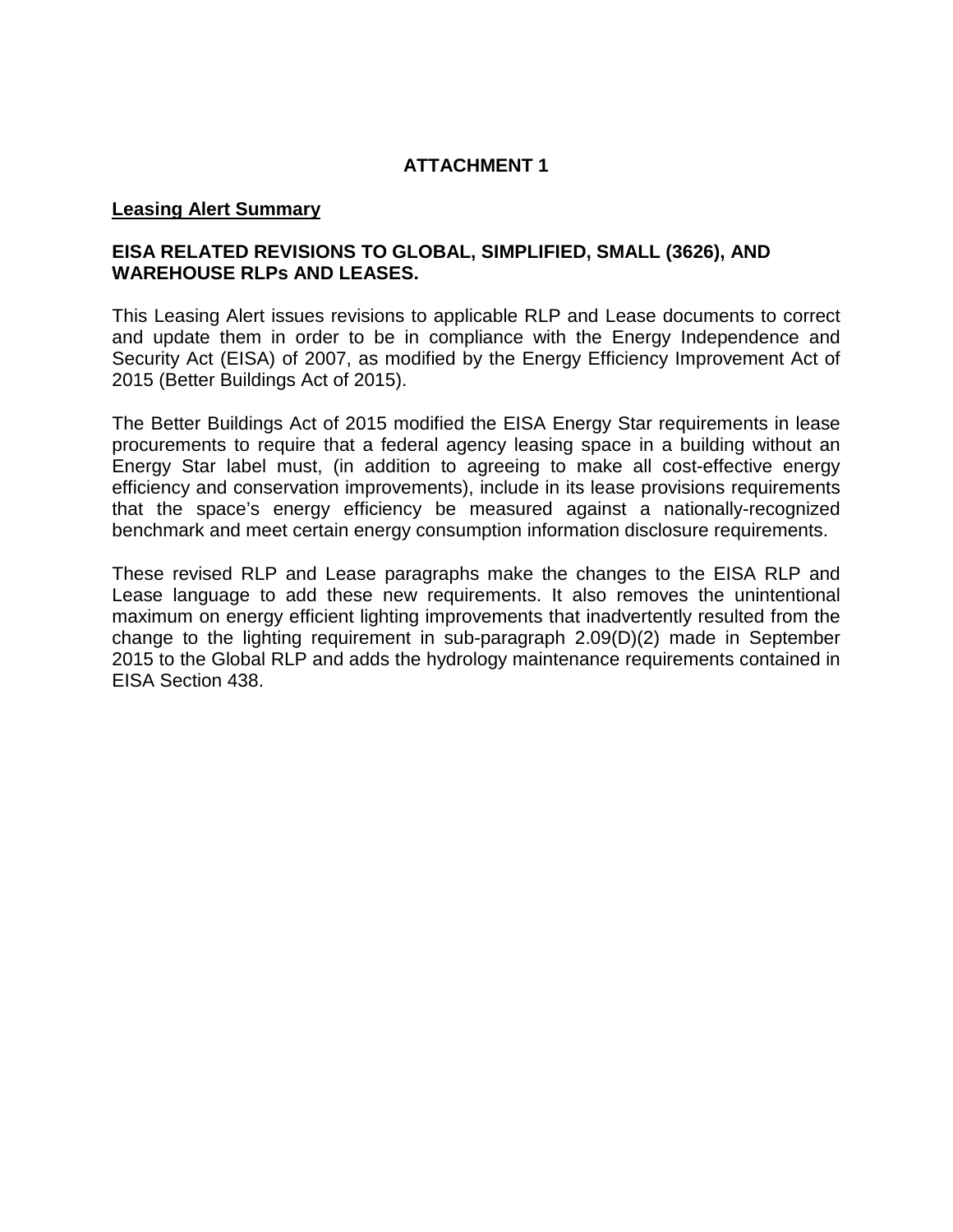## **Revised Global RLP Paragraphs**

# **Revised Global RLP Paragraph 2.09 (MAR 2016):**

#### **2.09 ENERGY INDEPENDENCE AND SECURITY ACT (MAR 2016)**

A. The Energy Independence and Security Act (EISA) establishes requirements for Government leases relating to energy efficiency standards and potential cost effective energy efficiency and conservation improvements.

B. Unless one of the statutory exceptions listed in sub-paragraph C below applies, GSA may award a lease for a Building only if the Building has earned the ENERGY STAR® label conferred by the U.S. Environmental Protection Agency (EPA) within the most recent year prior to the due date for final proposal revisions. The term "most recent year" means that the date of award of the ENERGY STAR® label by EPA must not be more than 1 year prior to the due date of final proposal revisions. For example, an ENERGY STAR® label awarded by EPA on October 1, 2010, is valid for all lease procurements where final proposal revisions are due on or before September 30, 2011. In lieu of the above, all new Buildings being specifically constructed for the Government must achieve an ENERGY STAR® label within 18 months after occupancy by the Government. In addition, Offerors of the following Buildings shall also have up to 18 months after occupancy by the Government, or as soon thereafter as the Building is eligible for Energy Star® consideration, to achieve an Energy Star® label: 1) All existing Buildings that have had an Energy Star® label but are unable to obtain a label in the most recent year (i.e., within 12 months prior to the due date for final proposal revisions) because of insufficient occupancy; 2) Newly built Buildings that have used Energy® Star's Target Finder tool and either achieved a "Designed to Earn the Energy Star®" certification or received an unofficial score (in strict adherence to Target Finder's usage instructions, including the use of required energy modeling) of 75 or higher prior to the due date for final proposal revisions and who are unable to obtain a label in the most recent year because of insufficient occupancy; 3) An existing Building that is unable to obtain a label because of insufficient occupancy but that can produce an indication, through the use of energy modeling or past utility and occupancy data input into Energy Star's® Portfolio Manager tool or Target Finder, that it can receive an unofficial score of 75 or higher using all other requirements of Target Finder or Portfolio Manager, except for actual data from the most recent year. ENERGY STAR® tools and resources can be found at WWW.ENERGYSTAR.GOV.

C. EISA allows a Federal agency to lease Space in a Building that does not have an ENERGY STAR® Label if:

1. No Space is offered in a Building with an ENERGY STAR® Label that meets RLP requirements, including locational needs;

2. The agency will remain in a Building it currently occupies;

3. The Lease will be in a Building of historical, architectural, or cultural significance listed or eligible to be listed on the National Register of Historic Places; or

4. The Lease is for 10,000 RSF or less.

D. If one or more of the statutory exceptions applies, and the offered Space is not in a Building that has earned the ENERGY STAR® Label within one year prior to the due date for final proposal revisions, Offerors are required to include in their lease proposal an agreement to renovate the Building for all energy efficiency and conservation improvements that it has determined would be cost effective over the Firm Term of the Lease, if any, prior to acceptance of the Space (or not later than one year after the Lease Award Date of a succeeding or superseding lease). Such improvements may consist of, but are not limited to, the following:

1. Heating, Ventilating, and Air Conditioning (HVAC) upgrades, including boilers, chillers, and Building Automation System (BAS)/Monitoring**/**Control System (EMCS).

- 2. Lighting Improvements.
- 3. Building Envelope Modifications.

**NOTE:** Additional information can be found on http:/**/**www.gsa.gov**/**leasing under "Green Leasing."

E. The term "cost effective" means an improvement that will result in substantial operational cost savings to the landlord by reducing electricity or fossil fuel consumption, water, or other utility costs. The term "operational cost savings" means a reduction in operational costs to the landlord through the application of Building improvements that achieve cost savings over the Firm Term of the Lease sufficient to pay the incremental additional costs of making the Building improvements.

F. Instructions for obtaining an ENERGY STAR® Label are provided at http://www.energystar.gov/buildings/facility-ownersand-managers/existing-buildings/earn-recognition/energy-star-certification (use "Portfolio Manager" to apply). ENERGY STAR®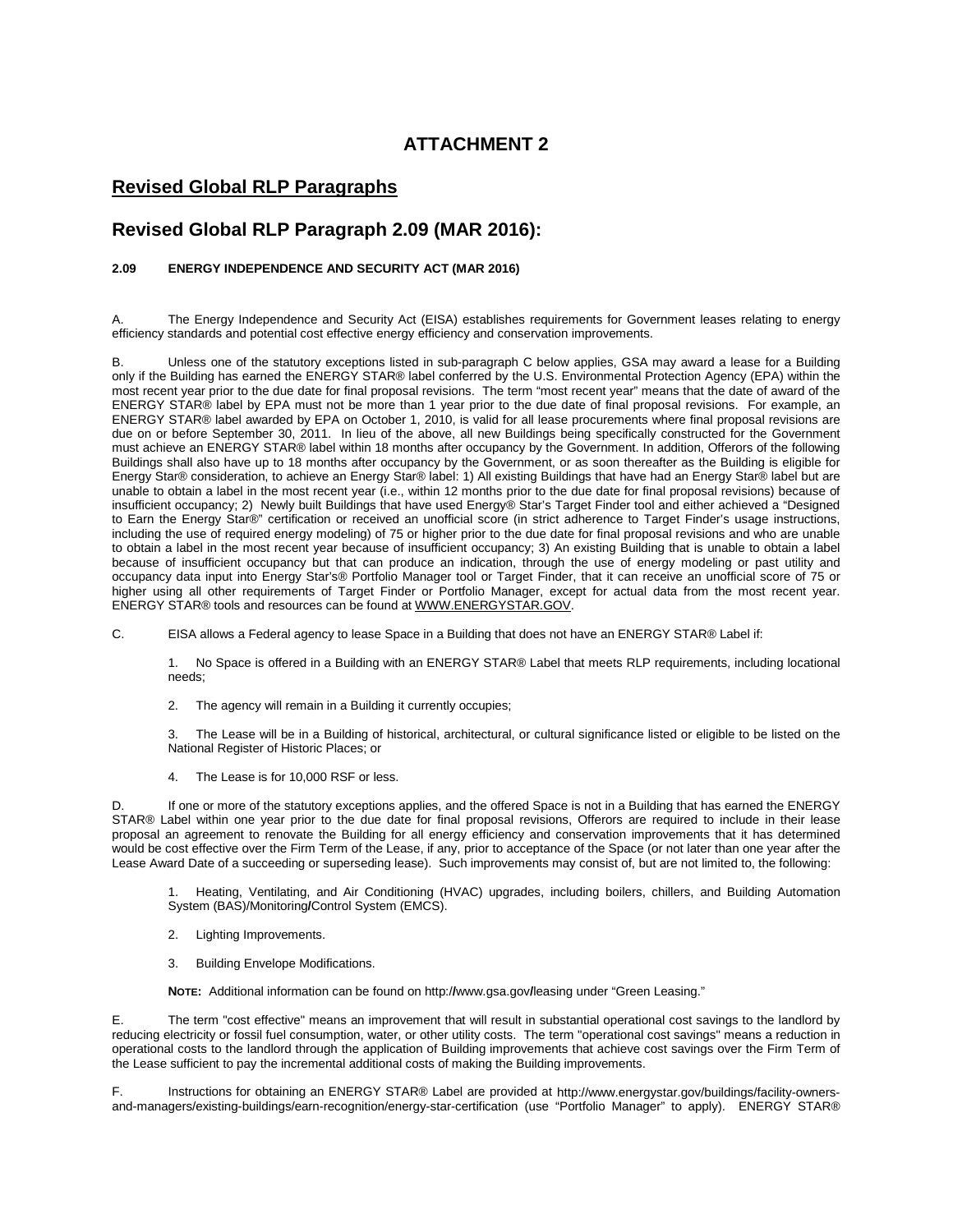tools and resources can be found at www.energystar.gov. The ENERGY STAR® Building Upgrade Manual (http://www.energystar.gov/buildings/facility-owners-and-managers/existing-buildings/save-energy/comprehensive-approach/energystar) and Building Upgrade Value Calculator (http://www.energystar.gov/buildings/tools-and-resources/building-upgrade-valuecalculator) are tools which can be useful in considering energy efficiency and conservation improvements to Buildings.

G. If one or more of the statutory exceptions applies, and the offered Space is not in a Building that has earned the ENERGY STAR® Label within one year prior to the due date for final proposal revisions, the successful Offeror will be excused from performing any agreed-to energy efficiency and conservation renovations, and benchmarking with public disclosure (as provided in (I) below, if it obtains the ENERGY STAR® Label prior to the Government's acceptance of the Space (or not later than one year after the Lease Award Date for succeeding and superseding leases).

H. If no improvements are proposed, the Offeror must demonstrate to the Government using the ENERGY STAR® Online Tools why no energy efficiency and conservation improvements are cost effective. If such explanation is unreasonable, the offer may be rejected.

As described in Section 3 of the Lease, successful Offerors meeting one of the statutory exceptions above must agree to benchmark and publicly disclose the Building's current ENERGY STAR® score, using EPA's Portfolio Manager online software application. See the Lease for additional details.

J. All new Buildings being specifically constructed for the Government must achieve the ENERGY STAR® Label within 18 months after occupancy by the Government.

K. As part of the cost effective upgrades specified under sub-paragraph D above, existing lighting systems must be upgraded to meet or exceed the stated lighting specifications in the Lease unless, with respect to upgrades otherwise in excess of the minimum stated requirements, Offeror can demonstrate, using the Building Upgrade Value Calculator discussed above, that such additional upgrades are not cost effective over the Firm Term of the Lease.

# **Revised Global RLP Paragraph 3.06 (MAR 2016):**

#### **3.06 ADDITIONAL SUBMITTALS (MAR 2016)**

[ADD THE FOLLOWING SUB-PARAGRAPH AT THE END OF EXISTING RLP PARAGRAPH 3.06]:

Z. If more than 5,000 square feet of land area is to be disturbed in order to meet the Government's requirements, (as more fully described in the lease paragraph named ENERGY INDEPENDENCE AND SECURITY ACT, sub-paragraph (B)(1)(b)), a statement from Offeror that the Offeror is aware of and will comply with the specific lease requirements concerning maintenance and restoration of the real property's hydrology.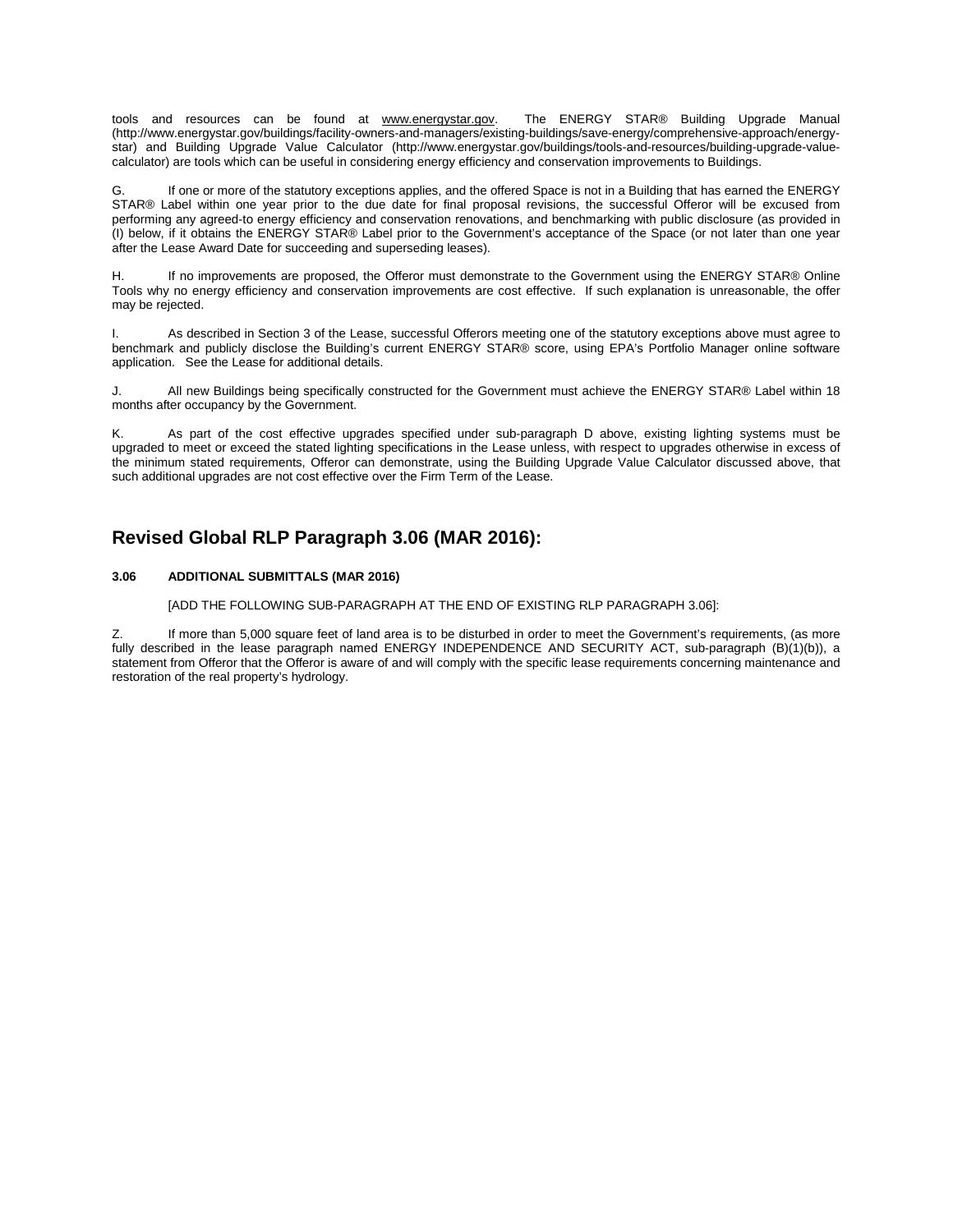## **Revised Global Lease Paragraphs**

**Revised Global Lease (Hidden Blue Text) Paragraph 1.18 ("Building Improvements") (MAR 2016):**

## **Revised Global Lease Paragraph 3.16 (MAR 2016):**

#### **3.16 ENERGY INDEPENDENCE AND SECURITY ACT (MAR 2016)**

#### A. Energy-related Requirements:

1. The Energy Independence and Security Act (EISA) establishes the following requirements for Government Leases in Buildings that have not earned the ENERGY STAR® Label conferred by the Environmental Protection Agency (EPA) within one year prior to the due date for final proposal revisions ("most recent year").

2. If this Lease was awarded under any of EISA's Section 435 statutory exceptions, the Lessor shall either:

a. Earn the ENERGY STAR® Label prior to acceptance of the Space (or not later than one year after the Lease Award Date of a succeeding or superseding Lease); or

Complete energy efficiency and conservation improvements if any, agreed to by Lessor in lieu of earning the ENERGY STAR® Label prior to acceptance of the Space (or not later than one year after the Lease Award Date of a succeeding or superseding Lease); and<br>(ii) Obt

Obtain and publicly disclose the Building's current ENERGY STAR® score (using EPA's Portfolio Manager tool), unless the Lessor cannot access whole building utility consumption data, or there is no building category within Portfolio Manager to benchmark against, including spaces—

- I. That are located in States with privacy laws that provide that utilities shall not provide such aggregated information to multitenant building owners; and
- II. For which tenants do not provide energy consumption information to the commercial building owner in response to a request from the building owner. (A Federal agency that is a tenant of the space shall provide to the building owner, or authorize the owner to obtain from the utility, the energy consumption information of the space for the benchmarking and disclosure required by this subparagraph D).
- III. That cannot be benchmarked (scored) using EPA's Portfolio Manager tool because of excessive vacancy; in which case Lessor agrees to obtain the score and publicly disclose it within 120 days of the eligibility to obtain a score using the EPA Portfolio Manager tool.

Note: "public disclosure" means posting the Energy Star® score on state or local websites in those areas that have applicable disclosure mandates, and reporting the score to the Government via Portfolio Manager. In the absence of an applicable state or local disclosure mandate, Lessor shall either generate and display the Energy Star® score in a public space at the building location or post the score on Lessor's or Lessor's Parent/Affiliate website.

3. If this Lease was awarded to a Building to be built or to a Building predominantly vacant as of the due date for final proposal revisions and was unable to earn the ENERGY STAR® label for the most recent year (as defined above) due to insufficient occupancy, but was able to demonstrate sufficient evidence of capability to earn the ENERGY STAR® label, then Lessor must earn the ENERGY STAR® label within 18 months after occupancy by the Government.

4. The Lessor is encouraged to purchase at least 50 percent of the Government tenant's electricity from renewable sources.

#### B. Hydrology-related Requirements:

Per EISA Section 438, the sponsor of any development or redevelopment project involving a Federal facility with a footprint that exceeds 5,000 square feet shall use site planning, design, construction, and maintenance strategies for the property to maintain or restore, to the maximum extent technically feasible, the predevelopment hydrology of the Property with regard to the temperature, rate, volume, and duration of flow. If the Lessor proposes to satisfy the Government's space requirements through a development or redevelopment project, and the Government will be the sole or predominant tenant such that any other use of the Property will be functionally or quantitatively incidental to the Government's use, the Lessor is required to implement hydrology maintenance and restoration requirements as required by EISA Section 438.

a. For the purposes of applying EISA Section 438 in this lease, "sponsor" shall mean "Lessor", and "exceeds 5,000 square feet" shall mean construction that disturbs 5,000 square feet or more of land area at the Property or on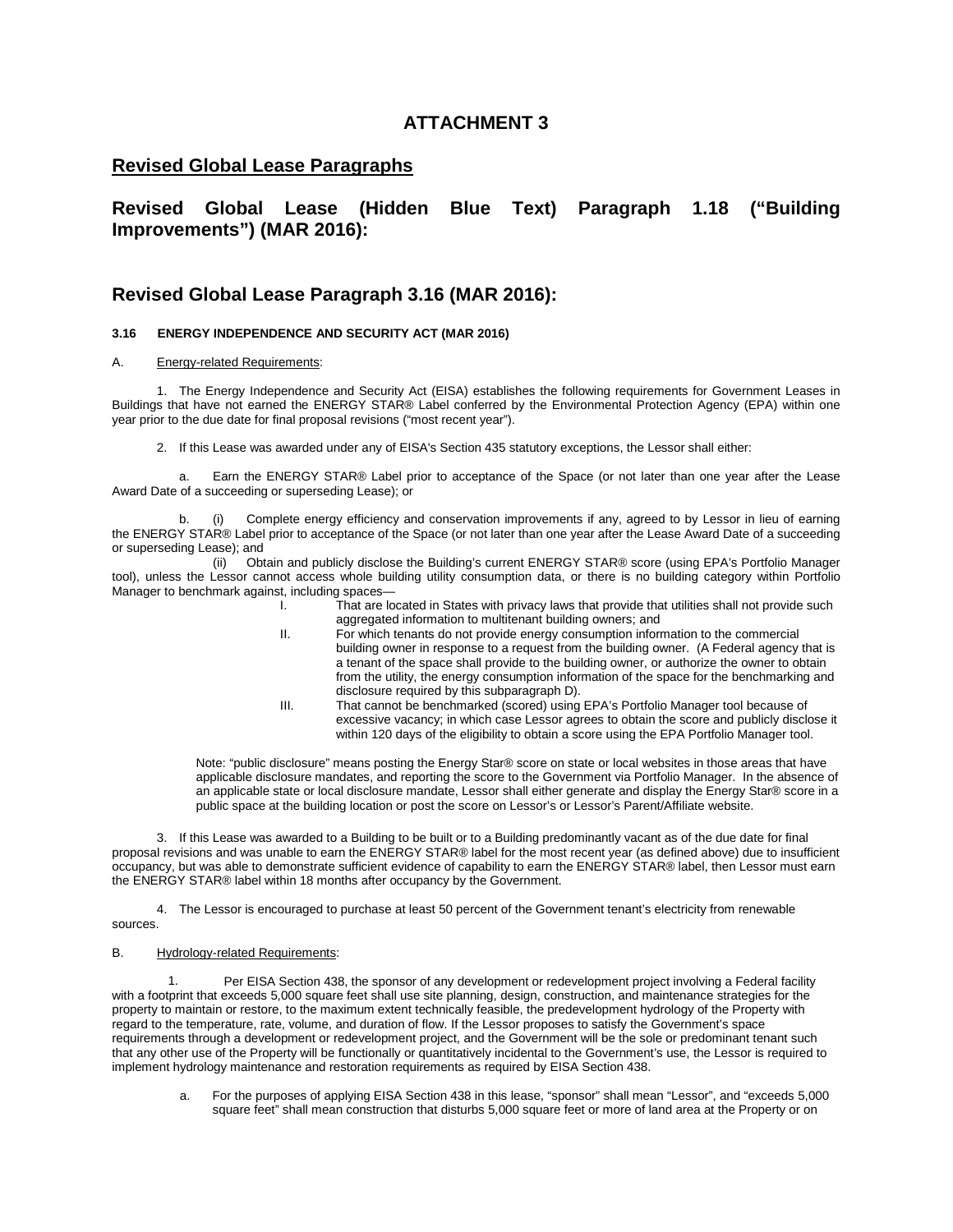adjoining property to accommodate the Government's requirements, or at the Property for whatever reason. Information regarding implementation of the hydrology maintenance and restoration requirements can be found at: http://www.epa.gov/greeningepa/technical-guidance-implementing-stormwater-runoff-requirements-federalprojects

b. Lessor is required to implement these hydrology maintenance and restoration requirements to the maximum extent technically feasible, prior to acceptance of the Space, (or not later than one year after the Lease Award Date or Lease Term Commencement Date, whichever is later, of a succeeding or superseding Lease). Additionally, this Lease requires EISA Section 438 storm water compliance not later than one year from the date of any applicable disturbance (as defined in EISA Section 438) of more than 5,000 square feet of ground area if such disturbance occurs during the term of the Lease if the Government is the sole or predominant tenant. In the event the Lessor is required to comply with EISA Section 438, Lessor shall furnish the Government, prior to the filing for permits for the associated work, with a certification from Lessor's engineer that the design meets the hydrology maintenance and restoration requirements of EISA Section 438.

### **ATTACHMENT 4**

## **Revised Simplified RLP Paragraphs**

#### **Revised Simplified RLP Paragraph 2.09 (MAR 2016):**

#### **2.09 ENERGY INDEPENDENCE AND SECURITY ACT (SIMPLIFIED) (MAR 2016)**

A. The Energy Independence and Security Act (EISA) establishes requirements for Government leases relating to energy efficiency standards and potential cost effective energy efficiency and conservation improvements.

B. Unless one of the statutory exceptions listed in sub-paragraph C below applies, GSA may award a Lease for a Building only if the Building has earned the ENERGY STAR® label conferred by the U.S. Environmental Protection Agency (EPA) within the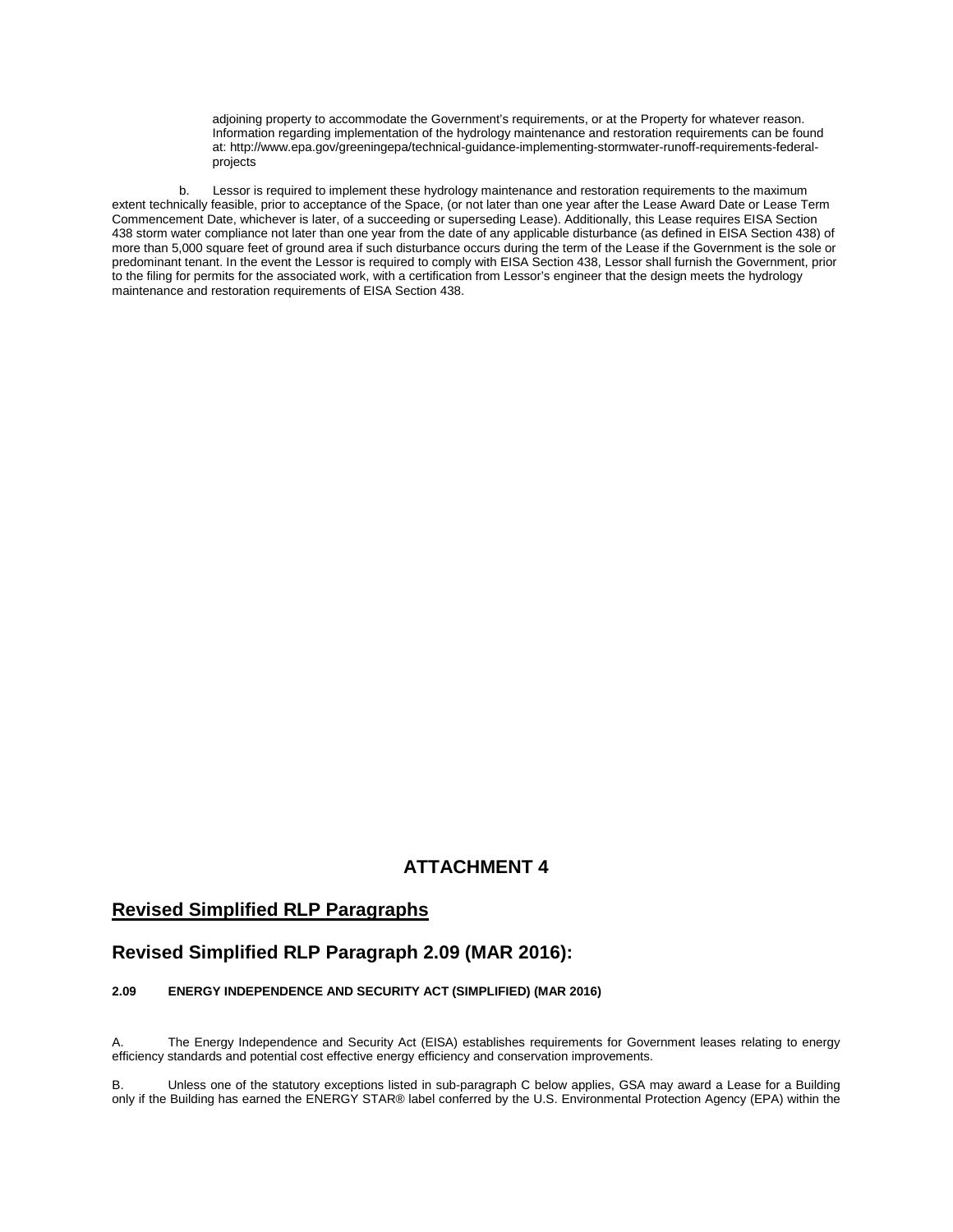most recent year prior to the due date for final proposal revisions. The term "most recent year" means that the date of award of the ENERGY STAR® label by EPA must not be more than 1 year prior to the due date of final proposal revisions. For example, an ENERGY STAR® label awarded by EPA on October 1, 2010, is valid for all lease procurements where final proposal revisions are due on or before September 30, 2011. In lieu of the above, all new Buildings being specifically constructed for the Government must achieve an ENERGY STAR® label within 18 months after occupancy by the Government. In addition, Offerors of the following Buildings shall also have up to 18 months after occupancy by the Government, or as soon thereafter as the Building is eligible for Energy Star® consideration, to achieve an Energy Star® label: 1) All existing Buildings that have had an Energy Star® label but are unable to obtain a label in the most recent year (i.e., within 12 months prior to the due date for final proposal revisions) because of insufficient occupancy; 2) Newly built Buildings that have used Energy Star's Target Finder tool and either achieved a "Designed to Earn the Energy Star®" certification or received an unofficial score (in strict adherence to Target Finder's usage instructions, including the use of required energy modeling) of 75 or higher prior to the due date for final proposal revisions and who are unable to obtain a label in the most recent year because of insufficient occupancy; 3) An existing Building that is unable to obtain a label because of insufficient occupancy but that can produce an indication, through the use of energy modeling or past utility and occupancy data input into Energy Star's Portfolio Manager tool or Target Finder, that it can receive an unofficial score of 75 or higher using all other requirements of Target Finder or Portfolio Manager, except for actual data from the most recent year. ENERGY STAR tools and resources can be found at WWW.ENERGYSTAR.GOV.

C. EISA allows a Federal agency to lease Space in a Building that does not have an ENERGY STAR® Label if:

1. No Space is offered in a Building with an ENERGY STAR® Label that meets RLP requirements, including locational needs;

2. The agency will remain in a Building it currently occupies;

3. The Lease will be in a Building of historical, architectural, or cultural significance listed or eligible to be listed on the National Register of Historic Places; or

4. The Lease is for 10,000 RSF or less.

D. If one or more of the statutory exceptions applies, and the offered Space is not in a Building that has earned the ENERGY STAR® Label within one year prior to the due date for final proposal revisions, Offerors are required to include in their lease proposal an agreement to renovate the Building for all energy efficiency and conservation improvements that it has determined would be cost effective over the Firm Term of the Lease, if any, prior to acceptance of the Space (or not later than one year after the Lease Award Date of a succeeding or superseding Lease). Such improvements may consist of, but are not limited to, the following:

1. Heating, Ventilating, and Air Conditioning (HVAC) upgrades, including boilers, chillers, and Building Automation System (BAS)/Monitoring**/**Control System (EMCS).

- 2. Lighting Improvements.
- 3. Building Envelope Modifications.

**NOTE:** Additional information can be found on http:/**/**www.gsa.gov**/**leasing under "Green Leasing."

E. The term "cost effective" means an improvement that will result in substantial operational cost savings to the landlord by reducing electricity or fossil fuel consumption, water, or other utility costs. The term "operational cost savings" means a reduction in operational costs to the landlord through the application of Building improvements that achieve cost savings over the Firm Term of the Lease sufficient to pay the incremental additional costs of making the Building improvements.

F. Instructions for obtaining an ENERGY STAR® Label are provided at http://www.energystar.gov/buildings/facility-ownersand-managers/existing-buildings/earn-recognition/energy-star-certification (use "Portfolio Manager" to apply). ENERGY STAR®<br>tools and resources can be found at www.energystar.gov. The ENERGY STAR® Building Upgrade Manual tools and resources can be found at www.energystar.gov. (http://www.energystar.gov/buildings/facility-owners-and-managers/existing-buildings/save-energy/comprehensive-approach/energystar) and Building Upgrade Value Calculator (http://www.energystar.gov/buildings/tools-and-resources/building-upgrade-valuecalculator) are tools which can be useful in considering energy efficiency and conservation improvements to Buildings.

G. If one or more of the statutory exceptions applies, and the offered Space is not in a Building that has earned the ENERGY STAR® Label within one year prior to the due date for final proposal revisions, the successful Offeror will be excused from performing any agreed-to energy efficiency and conservation renovations, and benchmarking with public disclosure (as provided in (I) below, if it obtains the ENERGY STAR® Label prior to the Government's acceptance of the Space (or not later than one year after the Lease Award Date for succeeding and superseding leases).

If no improvements are proposed, the Offeror must demonstrate to the Government using the ENERGY STAR® Online Tools why no energy efficiency and conservation improvements are cost effective. If such explanation is unreasonable, the offer may be rejected.

As described in Section X of the Lease, successful Offerors meeting one of the statutory exceptions above must agree to benchmark and publicly disclose the Building's current ENERGY STAR® score, using EPA's Portfolio Manager online software application. See the Lease for additional details.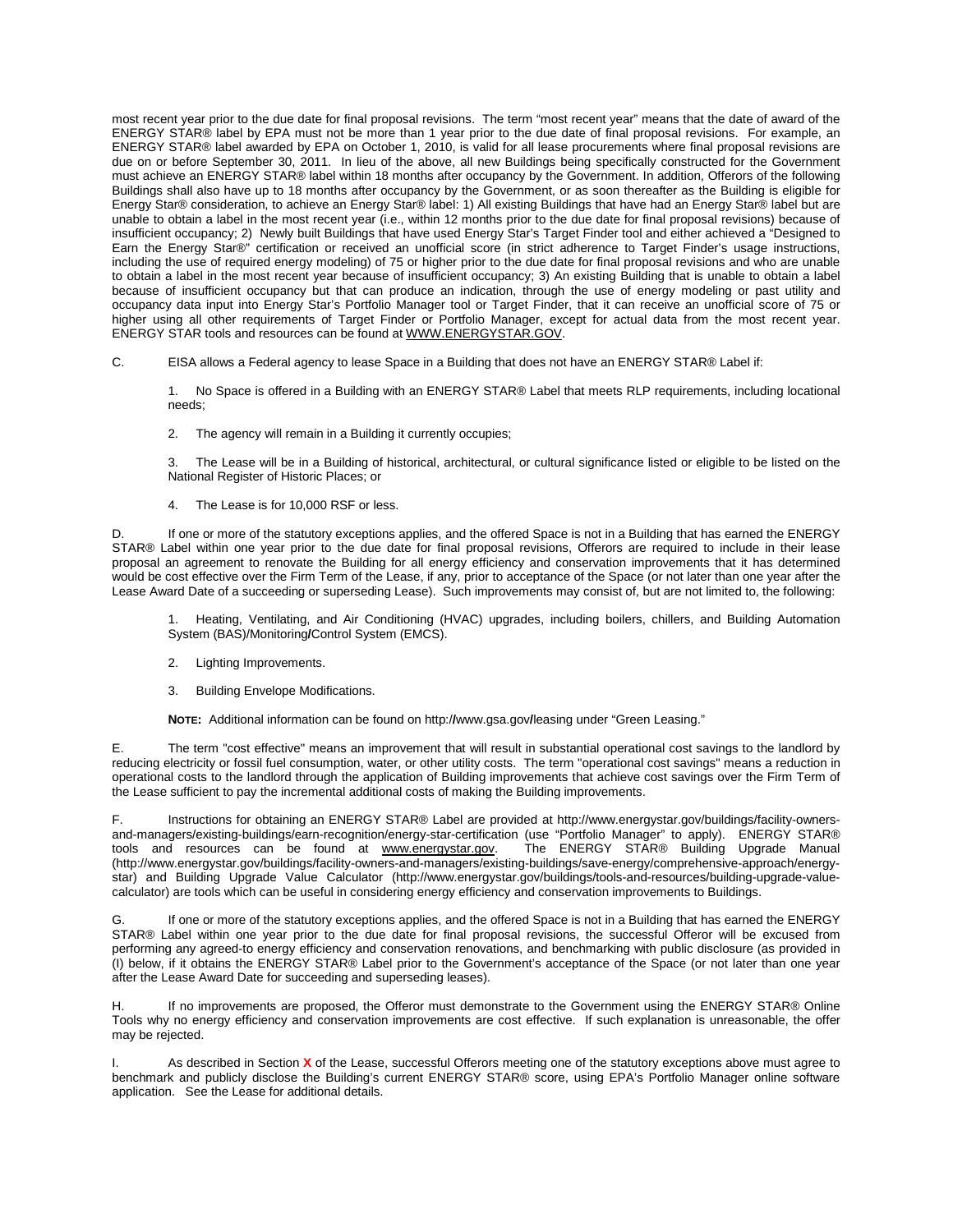J. All new Buildings being specifically constructed for the Government must achieve the ENERGY STAR® Label within 18 months after occupancy by the Government.

K. As part of the cost effective upgrades specified under sub-paragraph D above, existing lighting systems must be upgraded to meet or exceed the stated lighting specifications in the Lease unless, with respect to upgrades otherwise in excess of the minimum stated requirements, Offeror can demonstrate, using the Building Upgrade Value Calculator discussed above, that such additional upgrades are not cost effective over the Firm Term of the Lease.

# **Revised Simplified RLP Paragraph 3.05 (MAR 2016):**

#### **3.05 EISA SUBMITTALS (SIMPLIFIED) (MAR 2016)**

[ADD THE FOLLOWING SUB-PARAGRAPH AT THE END OF EXISTING RLP PARAGRAPH 3.05]:

Z. If more than 5,000 square feet of land area is to be disturbed in order to meet the Government's requirements, (as more fully described in the lease paragraph named ENERGY INDEPENDENCE AND SECURITY ACT, sub-paragraph (B)(1)(b)), a statement from Offeror that the Offeror is aware of and will comply with the specific lease requirements concerning maintenance and restoration of the real property's hydrology.

# **ATTACHMENT 5**

#### **Revised Simplified Lease Paragraphs**

**Revised Simplified Lease (Hidden Blue Text) Paragraph 1.10 ("Building Improvements") (MAR 2016):**

#### **Revised Simplified Lease Paragraph 3.14 (MAR 2016):**

**3.14 ENERGY INDEPENDENCE AND SECURITY ACT (MAR 2016)**

Energy-related Requirements: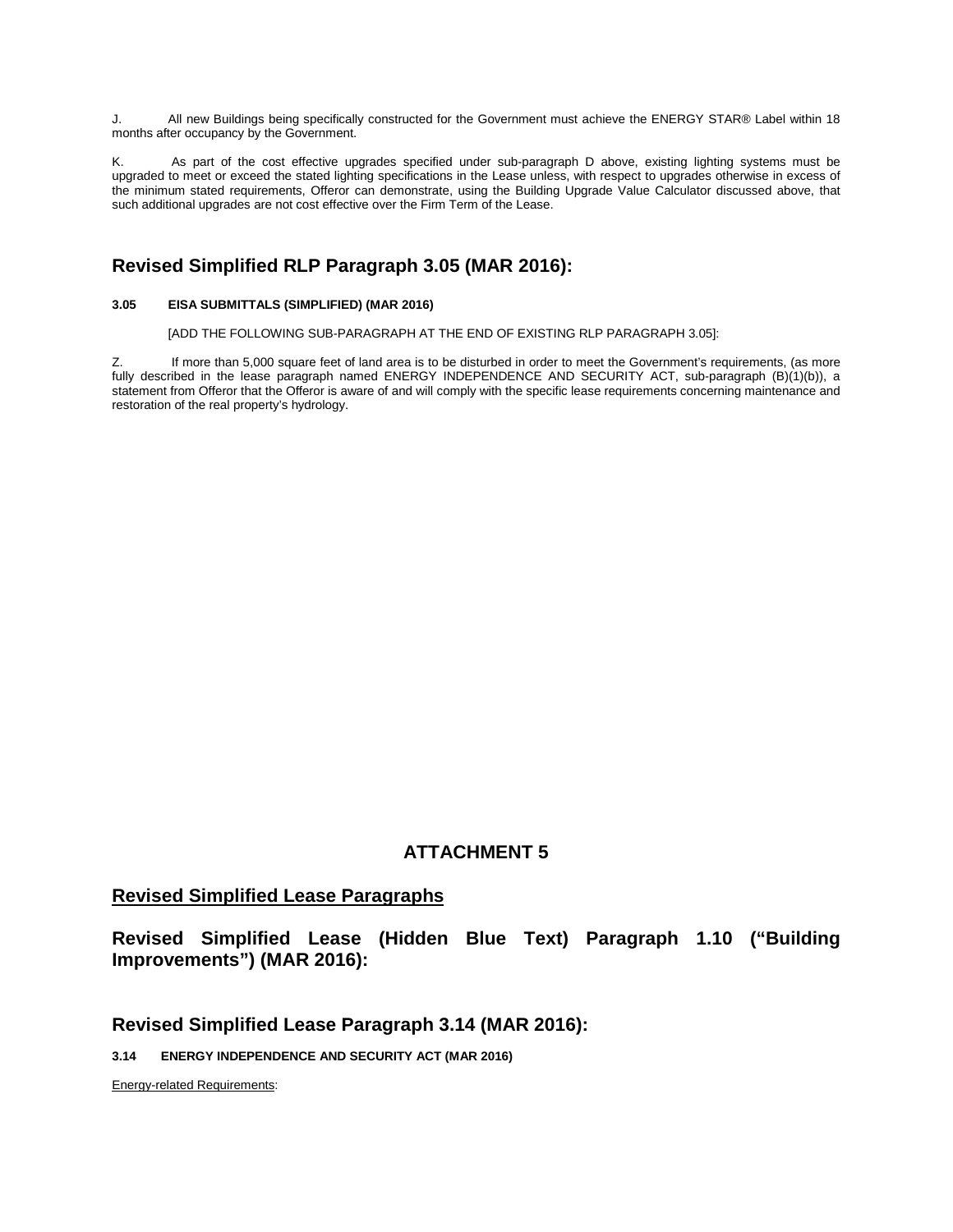The Energy Independence and Security Act (EISA) establishes the following requirements for Government Leases in Buildings that have not earned the ENERGY STAR® Label conferred by the Environmental Protection Agency (EPA) within one year prior to the due date for final proposal revisions ("most recent year").

- B. If this Lease was awarded under any of EISA's Section 435 statutory exceptions, the Lessor shall either:
	- 1. Earn the ENERGY STAR® Label prior to acceptance of the Space (or not later than one year after the Lease Award Date of a succeeding or superseding Lease); or
	- 2. (i) Complete energy efficiency and conservation improvements if any, agreed to by Lessor in lieu of earning the ENERGY STAR® Label prior to acceptance of the Space (or not later than one year after the Lease Award Date of a succeeding or superseding Lease); and

 (ii) Obtain and publicly disclose the Building's current ENERGY STAR® score (using EPA's Portfolio Manager tool), unless the Lessor cannot access whole building utility consumption data, or there is no building category within Portfolio Manager to benchmark against, including spaces—

- I. That are located in States with privacy laws that provide that utilities shall not provide such aggregated information to multitenant building owners; and
- II. For which tenants do not provide energy consumption information to the commercial building owner in response to a request from the building owner. (A Federal agency that is a tenant of the space shall provide to the building owner, or authorize the owner to obtain from the utility, the energy consumption information of the space for the benchmarking and disclosure required by this subparagraph D).
- III. That cannot be benchmarked (scored) using EPA's Portfolio Manager tool because of excessive vacancy; in which case Lessor agrees to obtain the score and publicly disclose it within 120 days of the eligibility to obtain a score using the EPA Portfolio Manager tool.

Note: "public disclosure" means posting the Energy Star® score on state or local websites in those areas that have applicable disclosure mandates, and reporting the score to the Government via Portfolio Manager. In the absence of an applicable state or local disclosure mandate, Lessor shall either generate and display the Energy Star® score in a public space at the building location or post the score on Lessor's or Lessor's Parent/Affiliate website.

C. If this Lease was awarded to a Building to be built or to a Building predominantly vacant as of the due date for final proposal revisions and was unable to earn the ENERGY STAR® label for the most recent year (as defined above) due to insufficient occupancy, but was able to demonstrate sufficient evidence of capability to earn the ENERGY STAR® label, then Lessor must earn the ENERGY STAR® label within 18 months after occupancy by the Government.

#### Hydrology-related Requirements:

D. 1. Per EISA Section 438, the sponsor of any development or redevelopment project involving a Federal facility with a footprint that exceeds 5,000 square feet shall use site planning, design, construction, and maintenance strategies for the property to maintain or restore, to the maximum extent technically feasible, the predevelopment hydrology of the Property with regard to the temperature, rate, volume, and duration of flow. If the Lessor proposes to satisfy the Government's space requirements through a development or redevelopment project, and the Government will be the sole or predominant tenant such that any other use of the Property will be functionally or quantitatively incidental to the Government's use, the Lessor is required to implement hydrology maintenance and restoration requirements as required by EISA Section 438.

a. For the purposes of applying EISA Section 438 in this lease, "sponsor" shall mean "Lessor", and "exceeds 5,000 square feet" shall mean construction that disturbs 5,000 square feet or more of land area at the Property or on adjoining property to accommodate the Government's requirements, or at the Property for whatever reason. Information regarding implementation of the hydrology maintenance and restoration requirements can be found at: http://www.epa.gov/greeningepa/technical-guidanceimplementing-stormwater-runoff-requirements-federal-projects

Lessor is required to implement these hydrology maintenance and restoration requirements to the maximum extent technically feasible, prior to acceptance of the Space, (or not later than one year after the Lease Award Date or Lease Term Commencement Date, whichever is later, of a succeeding or superseding Lease). Additionally, this Lease requires EISA Section 438 storm water compliance not later than one year from the date of any applicable disturbance (as defined in EISA Section 438) of more than 5,000 square feet of ground area if such disturbance occurs during the term of the Lease if the Government is the sole or predominant tenant. In the event the Lessor is required to comply with EISA Section 438, Lessor shall furnish the Government, prior to the filing for permits for the associated work, with a certification from Lessor's engineer that the design meets the hydrology maintenance and restoration requirements of EISA Section 438.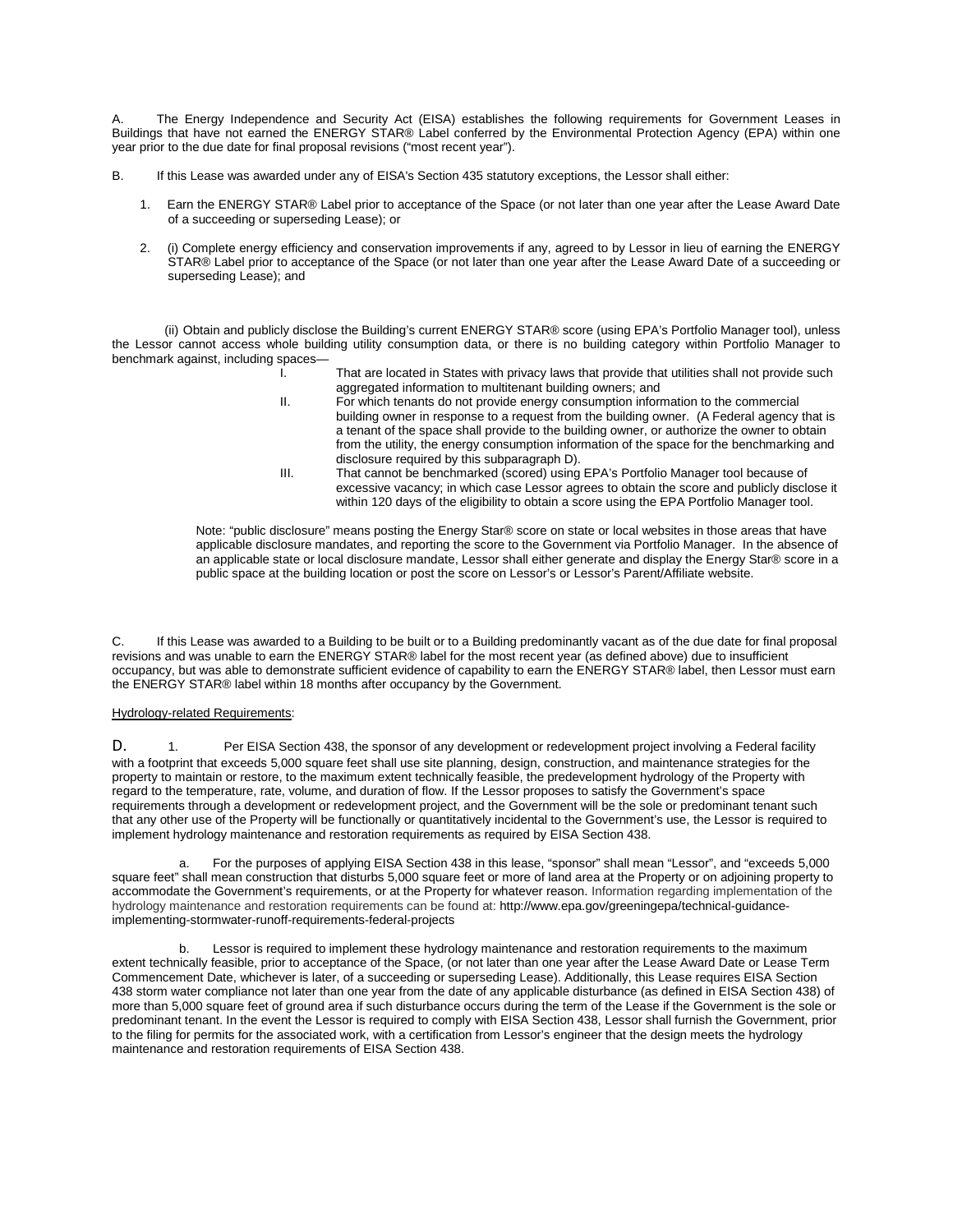# **Revised Small (3626) RLP Paragraphs**

# **Revised Small RLP Paragraph 3.05 (MAR 2016):**

#### **3.05 ENERGY INDEPENDENCE AND SECURITY ACT (SMALL) (MAR 2016)**

A. The Energy Independence and Security Act (EISA) establishes requirements for Government leases relating to energy efficiency standards and potential cost effective energy efficiency and conservation improvements.

B. If the offered Space is not in a Building that has earned the ENERGY STAR® Label within one year prior to the due date for final proposal revisions, Offerors are required to:

(i). Include in their lease proposal an agreement to renovate the Building for all energy efficiency and conservation improvements that it has determined would be cost effective over the Firm Term of the Lease, if any, prior to acceptance of the Space, (or not later than one year after the Lease Award Date of a succeeding or superseding lease); and

(ii). Obtain and publicly disclose the Building's current ENERGY STAR® score (using EPA's Portfolio Manager tool), unless the Lessor cannot access whole building utility consumption data, or there is no building category within Portfolio Manager to benchmark against, including spaces—

That are located in States with privacy laws that provide that utilities shall not provide such aggregated information to multitenant building owners; and

II. For which tenants do not provide energy consumption information to the commercial building owner in response to a request from the building owner. (A Federal agency that is a tenant of the space shall provide to the building owner, or authorize the owner to obtain from the utility, the energy consumption information of the space for the benchmarking and disclosure required by this subparagraph D).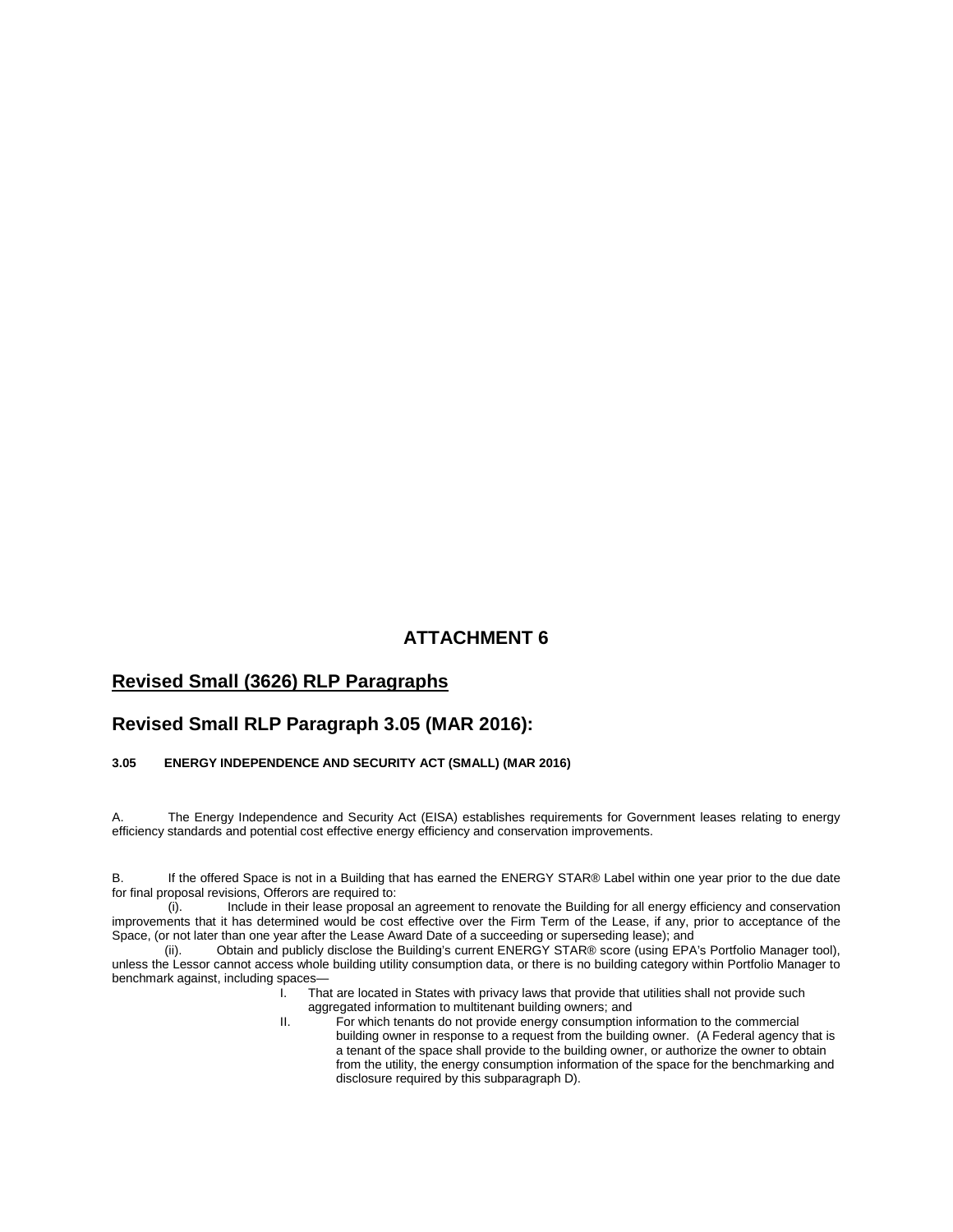III. That cannot be benchmarked (scored) using EPA's Portfolio Manager tool because of excessive vacancy; in which case Lessor agrees to obtain the score and publicly disclose it within 120 days of the eligibility to obtain a score using the EPA Portfolio Manager tool.

"Public disclosure" means posting the Energy Star® score on state or local websites in those areas that have applicable disclosure mandates, and reporting the score to the Government via Portfolio Manager. In the absence of an applicable state or local disclosure mandate, Lessor shall either generate and display the Energy Star® score in a public space at the building location or post the score on Lessor's or Lessor's Parent/Affiliate website.

**NOTE:** Additional information can be found on http:/**/**www.gsa.gov**/**leasing under "Green Leasing."

C. The term "cost effective" means an improvement that will result in substantial operational cost savings to the landlord by reducing electricity or fossil fuel consumption, water, or other utility costs. The term "operational cost savings" means a reduction in operational costs to the landlord through the application of Building improvements that achieve cost savings over the Firm Term of the Lease sufficient to pay the incremental additional costs of making the Building improvements.

D. Instructions for obtaining an ENERGY STAR® Label are provided at http://www.energystar.gov/buildings/facility-ownersand-managers/existing-buildings/earn-recognition/energy-star-certification (use "Portfolio Manager" to apply). ENERGY STAR®<br>tools and resources can be found at www.energystar.gov. The ENERGY STAR® Building Upgrade Manual tools and resources can be found at www.energystar.gov. (http://www.energystar.gov/buildings/facility-owners-and-managers/existing-buildings/save-energy/comprehensive-approach/energystar) and Building Upgrade Value Calculator (http://www.energystar.gov/buildings/tools-and-resources/building-upgrade-valuecalculator) are tools which can be useful in considering energy efficiency and conservation improvements to Buildings.

E. If the offered Space is not in a Building that has earned the ENERGY STAR® Label within one year prior to the due date for final proposal revisions, the successful Offeror will be excused from performing any agreed-to energy efficiency and conservation renovations if it obtains the Energy Star Label prior to the Government's acceptance of the Space

F. If no improvements are proposed, the Offeror must demonstrate to the Government using the ENERGY STAR® Online Tools why no energy efficiency and conservation improvements are cost effective. If such explanation is unreasonable, the offer may be rejected.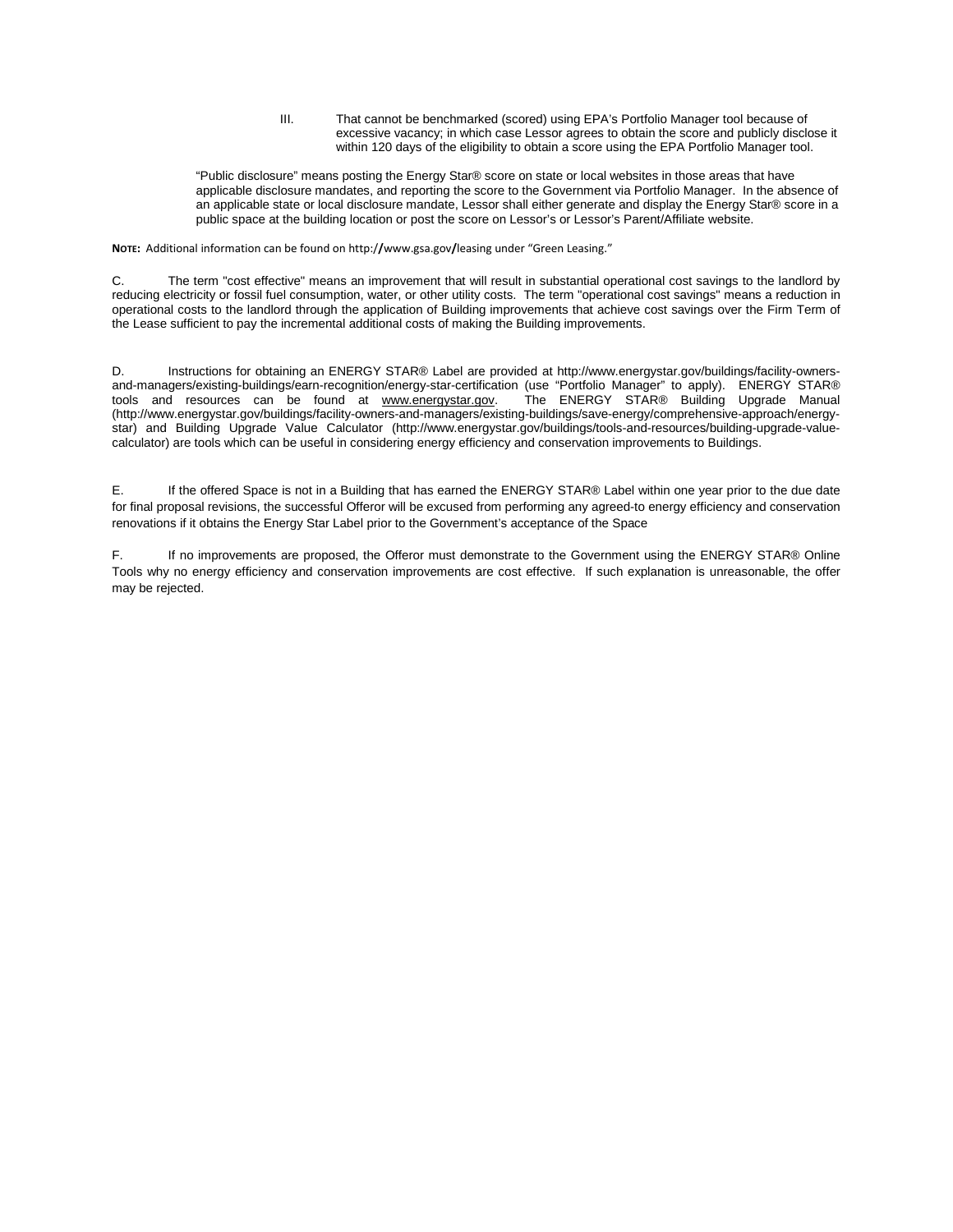# **Revised Small (3626) Supplemental Lease Requirements Paragraphs**

#### **Revised Small Supplemental Lease Requirements Paragraph 2.12 (MAR 2016):**

#### **2.12 ENERGY INDEPENDENCE AND SECURITY ACT (SMALL) (MAR 2016)**

- A. The Lessor shall either earn the ENERGY STAR® Label or,
- B. (i). Complete all cost effective energy efficiency and conservation improvements, agreed to by Lessor prior to acceptance of the Space (or not later than one year after the Lease Award Date of a succeeding or superseding Lease), and

 (ii). Obtain and publicly disclose the Building's current ENERGY STAR® score (using EPA's Portfolio Manager tool), unless the Lessor cannot access whole building utility consumption data, or there is no building category within Portfolio Manager to benchmark against, including spaces—

- I. That are located in States with privacy laws that provide that utilities shall not provide such aggregated information to multitenant building owners; and
- II. For which tenants do not provide energy consumption information to the commercial building owner in response to a request from the building owner. (A Federal agency that is a tenant of the space shall provide to the building owner, or authorize the owner to obtain from the utility, the energy consumption information of the space for the benchmarking and disclosure required by this subparagraph D).
- III. That cannot be benchmarked (scored) using EPA's Portfolio Manager tool because of excessive vacancy; in which case Lessor agrees to obtain the score and publicly disclose it within 120 days of the eligibility to obtain a score using the EPA Portfolio Manager tool.

"Public disclosure" means posting the Energy Star® score on state or local websites in those areas that have applicable disclosure mandates, and reporting the score to the Government via Portfolio Manager. In the absence of an applicable state or local disclosure mandate, Lessor shall either generate and display the Energy Star® score in a public space at the building location or post the score on Lessor's or Lessor's Parent/Affiliate website.

C. Hydrology-related Requirements:

1. Per EISA Section 438, the sponsor of any development or redevelopment project involving a Federal facility with a footprint that exceeds 5,000 square feet shall use site planning, design, construction, and maintenance strategies for the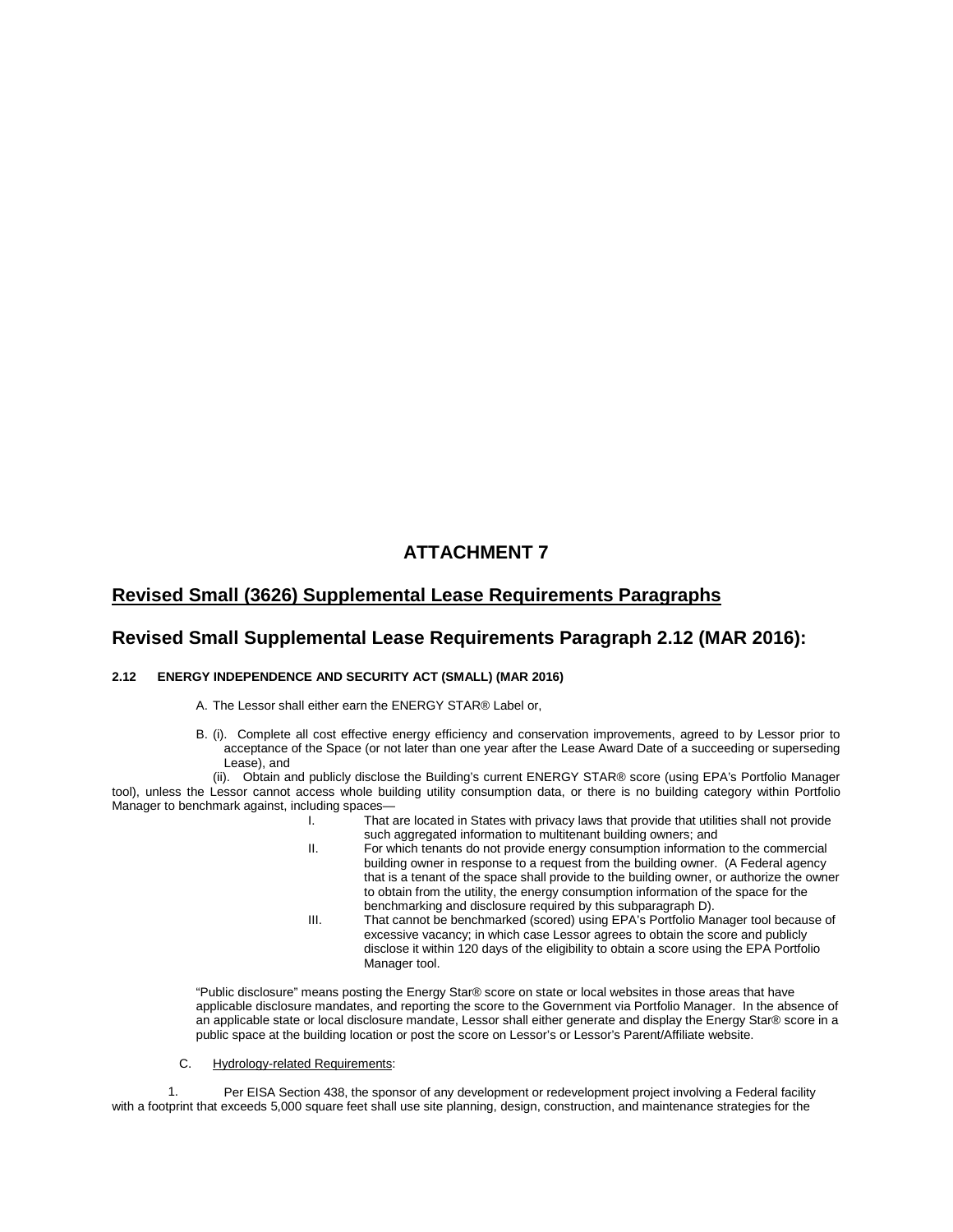property to maintain or restore, to the maximum extent technically feasible, the predevelopment hydrology of the Property with regard to the temperature, rate, volume, and duration of flow. If the Lessor proposes to satisfy the Government's space requirements through a development or redevelopment project, and the Government will be the sole or predominant tenant such that any other use of the Property will be functionally or quantitatively incidental to the Government's use, the Lessor is required to implement hydrology maintenance and restoration requirements as required by EISA Section 438.

For the purposes of applying EISA Section 438 in this Lease, "sponsor" shall mean "Lessor", and "exceeds 5,000 square feet" shall mean construction that disturbs 5,000 square feet or more of land area at the Property or on adjoining property to accommodate the Government's requirements, or at the Property for whatever reason. Information regarding implementation of the hydrology maintenance and restoration requirements can be found at: http://www.epa.gov/greeningepa/technical-guidanceimplementing-stormwater-runoff-requirements-federal-projects

Lessor is required to implement these hydrology maintenance and restoration requirements to the maximum extent technically feasible, prior to acceptance of the Space, (or not later than one year after the Lease Award Date or Lease Term Commencement Date, whichever is later, of a succeeding or superseding lease). Additionally, this Lease requires EISA Section 438 storm water compliance not later than one year from the date of any applicable disturbance (as defined in EISA Section 438) of more than 5,000 square feet of ground area if such disturbance occurs during the term of the Lease if the Government is Government is the sole or predominant tenant. In the event the Lessor is required to comply with EISA Section 438, Lessor shall furnish the Government, prior to the filing for permits for the associated work, with a certification from Lessor's engineer that the design meets the hydrology maintenance and restoration requirements of EISA Section 438.

# **ATTACHMENT 8**

# **Revised Warehouse RLP Paragraphs**

# **Revised Warehouse RLP Paragraph 2.09 (MAR 2016):**

#### **2.09 ENERGY INDEPENDENCE AND SECURITY ACT (MAR 2016)**

A. The Energy Independence and Security Act (EISA) establishes requirements for Government leases relating to energy efficiency standards and potential cost effective energy efficiency and conservation improvements.

B. Unless one of the statutory exceptions listed in sub-paragraph C below applies, GSA may award a Lease for a Building only if the Building has earned the ENERGY STAR® label conferred by the U.S. Environmental Protection Agency (EPA) within the most recent year prior to the due date for final proposal revisions. The term "most recent year" means that the date of award of the ENERGY STAR® label by EPA must not be more than 1 year prior to the due date of final proposal revisions. For example, an ENERGY STAR® label awarded by EPA on October 1, 2010, is valid for all lease procurements where final proposal revisions are due on or before September 30, 2011. In lieu of the above, all new Buildings being specifically constructed for the Government must achieve an ENERGY STAR® label within 18 months after occupancy by the Government. In addition, Offerors of the following Buildings shall also have up to 18 months after occupancy by the Government, or as soon thereafter as the Building is eligible for Energy Star consideration, to achieve an Energy Star label: 1) All existing Buildings that have had an Energy Star label but are unable to obtain a label in the most recent year (i.e., within 12 months prior to the due date for final proposal revisions) because of insufficient occupancy; 2) Newly built Buildings that have used Energy Star's Target Finder tool and either achieved a "Designed to Earn the Energy Star" certification or received an unofficial score (in strict adherence to Target Finder's usage instructions, including the use of required energy modeling) of 75 or higher prior to the due date for final proposal revisions and who are unable to obtain a label in the most recent year because of insufficient occupancy; 3) An existing Building that is unable to obtain a label because of insufficient occupancy but that can produce an indication, through the use of energy modeling or past utility and occupancy data input into Energy Star's Portfolio Manager tool or Target Finder, that it can receive an unofficial score of 75 or higher using all other requirements of Target Finder or Portfolio Manager, except for actual data from the most recent year. ENERGY STAR tools and resources can be found at WWW.ENERGYSTAR.GOV.

C. EISA allows a Federal agency to lease Space in a Building that does not have an ENERGY STAR® Label if:

1. No Space is offered in a Building with an ENERGY STAR® Label that meets RLP requirements, including locational needs;

2. The agency will remain in a Building it currently occupies;

3. The Lease will be in a Building of historical, architectural, or cultural significance listed or eligible to be listed on the National Register of Historic Places; or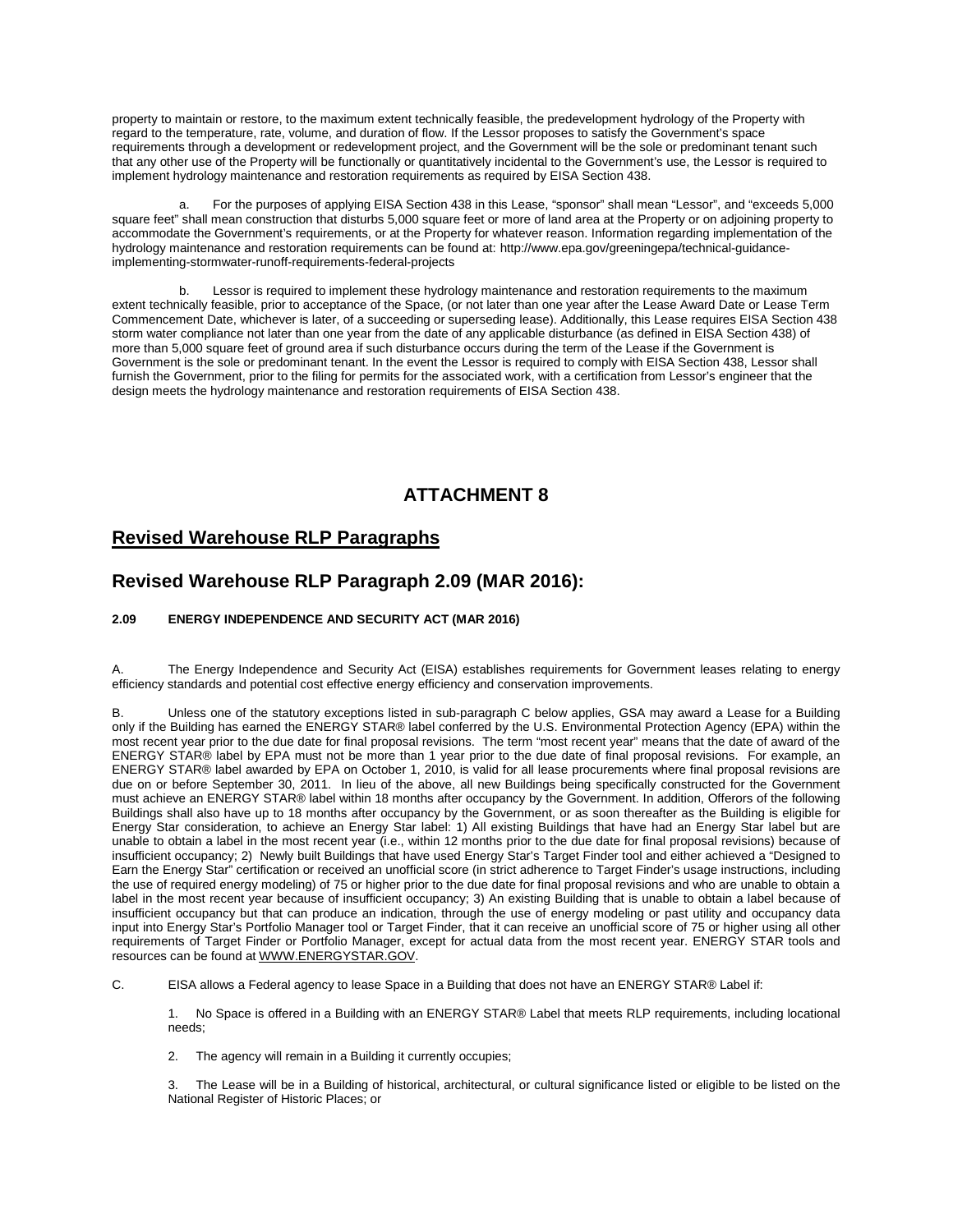4. The Lease is for 10,000 RSF or less.

If one or more of the statutory exceptions applies, and the offered Space is not in a Building that has earned the ENERGY STAR® Label within one year prior to the due date for final proposal revisions, Offerors are required to include in their lease proposal an agreement to renovate the Building for all energy efficiency and conservation improvements that it has determined would be cost effective over the Firm Term of the Lease, if any, prior to acceptance of the Space (or not later than one year after the Lease Award Date of a succeeding or superseding Lease). Such improvements may consist of, but are not limited to, the following:

1. Heating, Ventilating, and Air Conditioning (HVAC) upgrades, including boilers, chillers, and Building Automation System (BAS)/Monitoring**/**Control System (EMCS).

- 2. Lighting Improvements.
- 3. Building Envelope Modifications.

**NOTE:** Additional information can be found on http:/**/**www.gsa.gov**/**leasing under "Green Leasing."

E. The term "cost effective" means an improvement that will result in substantial operational cost savings to the landlord by reducing electricity or fossil fuel consumption, water, or other utility costs. The term "operational cost savings" means a reduction in operational costs to the landlord through the application of Building improvements that achieve cost savings over the Firm Term of the Lease sufficient to pay the incremental additional costs of making the Building improvements.

F. Instructions for obtaining an ENERGY STAR® Label are provided at http://www.energystar.gov/buildings/facility-ownersand-managers/existing-buildings/earn-recognition/energy-star-certification (use "Portfolio Manager" to apply). ENERGY STAR®<br>tools and resources can be found at www.energystar.gov. The ENERGY STAR® Building Upgrade Manual tools and resources can be found at www.energystar.gov. (http://www.energystar.gov/buildings/facility-owners-and-managers/existing-buildings/save-energy/comprehensive-approach/energystar) and Building Upgrade Value Calculator (http://www.energystar.gov/buildings/tools-and-resources/building-upgrade-valuecalculator) are tools which can be useful in considering energy efficiency and conservation improvements to Buildings.

G. If one or more of the statutory exceptions applies, and the offered Space is not in a Building that has earned the ENERGY STAR® Label within one year prior to the due date for final proposal revisions, the successful Offeror will be excused from performing any agreed-to energy efficiency and conservation renovations, and benchmarking with public disclosure (as provided in (I) below, if it obtains the ENERGY STAR® Label prior to the Government's acceptance of the Space (or not later than one year after the Lease Award Date for succeeding and superseding leases).

H. If no improvements are proposed, the Offeror must demonstrate to the Government using the ENERGY STAR® Online Tools why no energy efficiency and conservation improvements are cost effective. If such explanation is unreasonable, the offer may be rejected.

I. As described in Section 3 of the Lease, successful Offerors meeting one of the statutory exceptions above must agree to benchmark and publicly disclose the Building's current ENERGY STAR® score, using EPA's Portfolio Manager online software application. See the Lease for additional details.

J. All new Buildings being specifically constructed for the Government must achieve the ENERGY STAR® Label within 18 months after occupancy by the Government.

K. As part of the cost effective upgrades specified under sub-paragraph D above, existing lighting systems must be upgraded to meet or exceed the stated lighting specifications in the Lease unless, with respect to upgrades otherwise in excess of the minimum stated requirements, Offeror can demonstrate, using the Building Upgrade Value Calculator discussed above, that such additional upgrades are not cost effective over the Firm Term of the Lease.

# **Revised Warehouse RLP Paragraph 3.06 (MAR 2016):**

#### **3.06 ADDITIONAL SUBMITTALS (WAREHOUSE) (MAR 2016)**

[ADD THE FOLLOWING SUB-PARAGRAPH AT THE END OF EXISTING RLP PARAGRAPH 3.06]:

U. If more than 5,000 square feet of land area is to be disturbed in order to meet the Government's requirements, (as more fully described in the Lease paragraph named ENERGY INDEPENDENCE AND SECURITY ACT, subparagraph (B)(1)(b)), a statement from Offeror that the Offeror is aware of and will comply with the specific Lease requirements concerning maintenance and restoration of the real property's hydrology.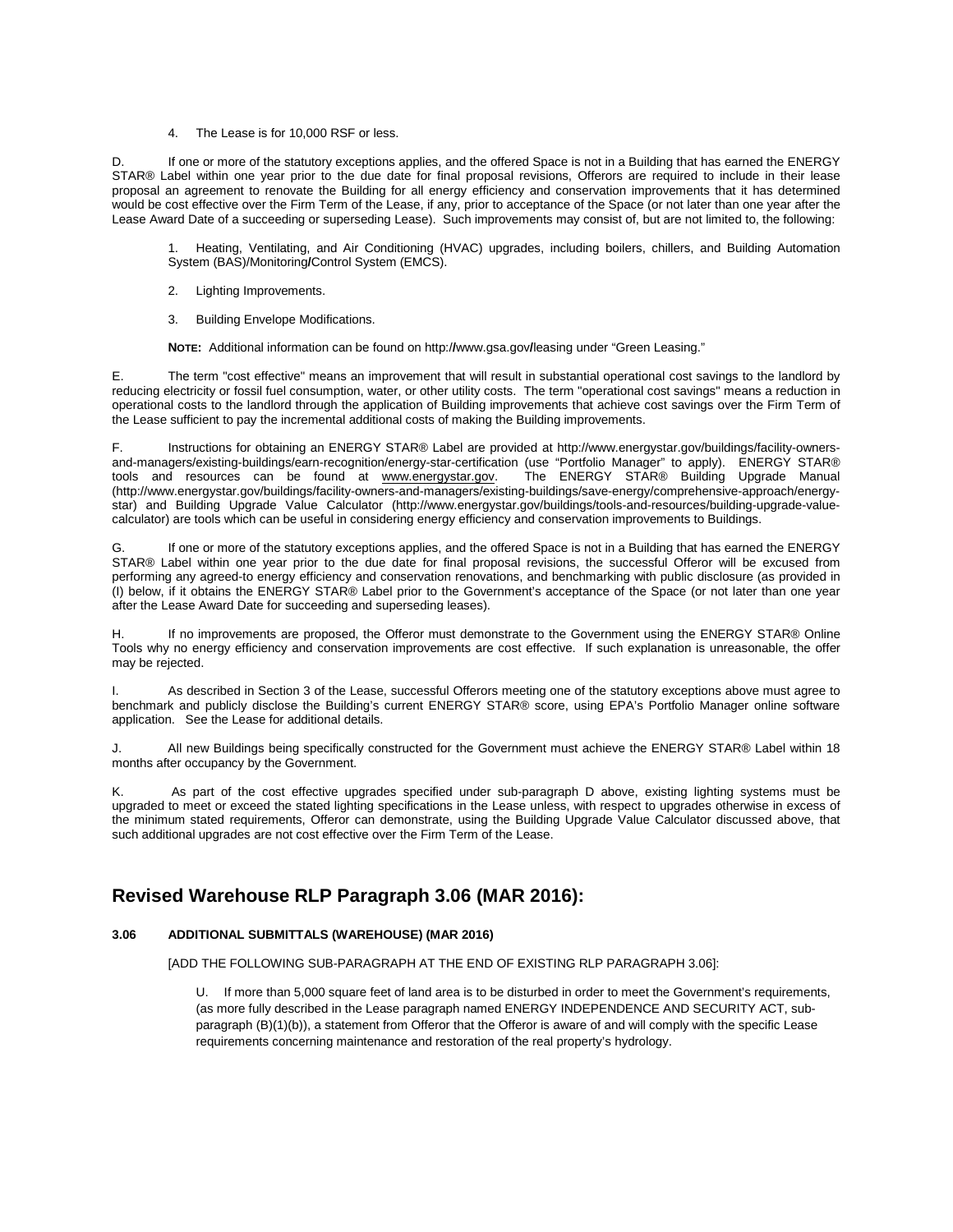#### **Revised Warehouse Lease Paragraphs**

## **Revised Warehouse Lease (Hidden Blue Text) Paragraph 1.22 ("Building Improvements") (MAR 2016):**

#### **Revised Warehouse Lease Paragraph 3.15 (MAR 2016):**

#### **3.15 ENERGY INDEPENDENCE AND SECURITY ACT (MAR 2016)**

#### A. Energy-related Requirements:

1. The Energy Independence and Security Act (EISA) establishes the following requirements for Government leases in Buildings that have not earned the ENERGY STAR® Label conferred by the Environmental Protection Agency (EPA) within one year prior to the due date for final proposal revisions ("most recent year").

2. If this Lease was awarded under any of EISA's Section 435 statutory exceptions, the Lessor shall either:

Earn the ENERGY STAR® Label prior to acceptance of the Space (or not later than one year after the Lease Award Date of a succeeding or superseding lease); or

b. (i) Complete energy efficiency and conservation improvements if any, agreed to by Lessor in lieu of earning the ENERGY STAR® Label prior to acceptance of the Space (or not later than one year after the Lease Award Date of a succeeding or superseding lease); and

(ii) Obtain and publicly disclose the Building's current ENERGY STAR® score (using EPA's Portfolio Manager tool), unless the Lessor cannot access whole building utility consumption data, or there is no building category within Portfolio Manager to benchmark against, including spaces—

I. That are located in States with privacy laws that provide that utilities shall not provide such aggregated information to multitenant building owners; and

- II. For which tenants do not provide energy consumption information to the commercial building owner in response to a request from the building owner. (A Federal agency that is a tenant of the space shall provide to the building owner, or authorize the owner to obtain from the utility, the energy consumption information of the space for the benchmarking and disclosure required by this subparagraph D).
- III. That cannot be benchmarked (scored) using EPA's Portfolio Manager tool because of excessive vacancy; in which case Lessor agrees to obtain the score and publicly disclose it within 120 days of the eligibility to obtain a score using the EPA Portfolio Manager tool.